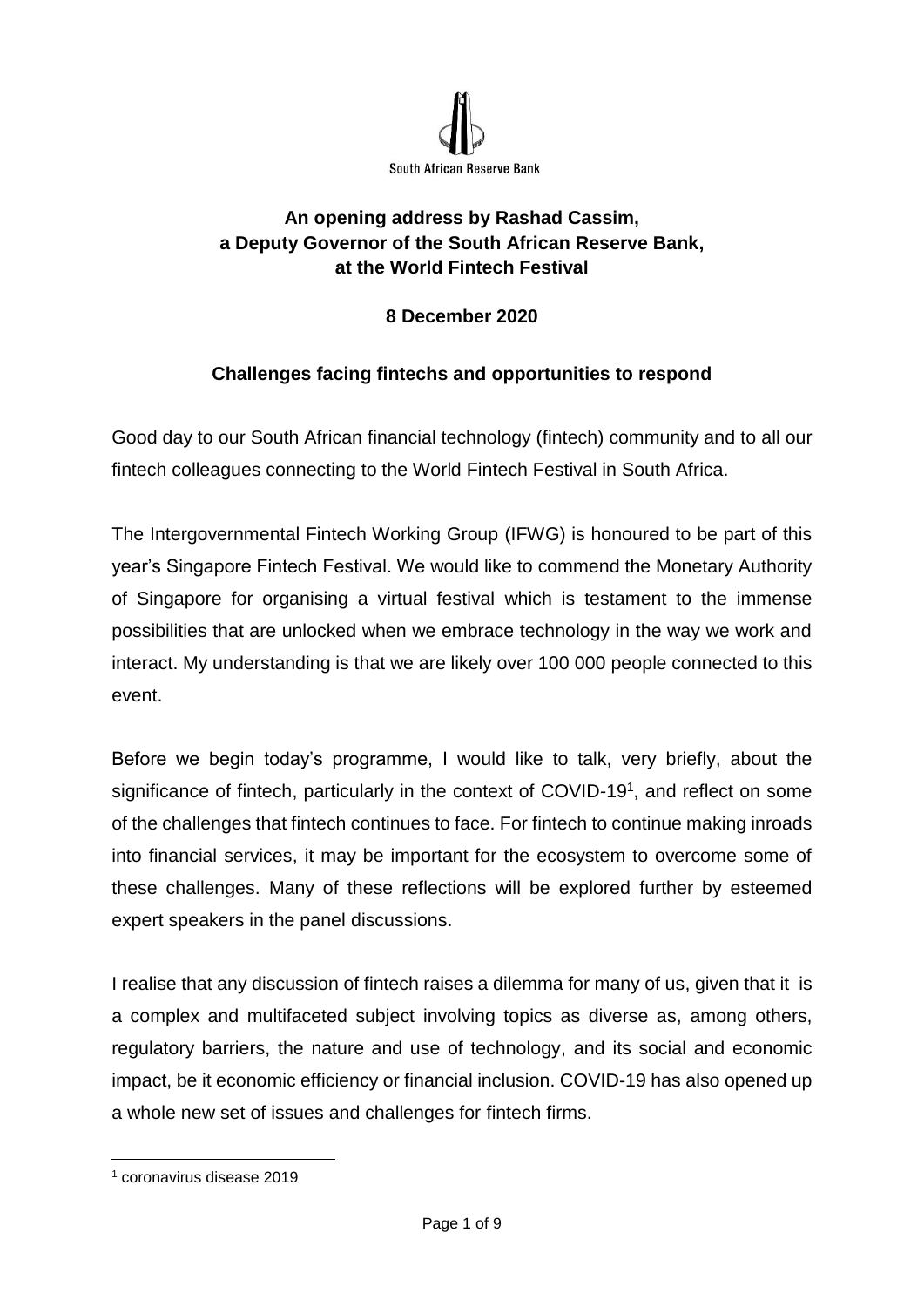While I would like to focus my talk specifically on four challenges facing the fintech industry – drawing, in part, from the South African experience – let me say a few things about what COVID-19 means for fintech firms.

Although the pandemic has placed significant stress on all businesses, including fintech firms, many of them, specifically those with established consumer bases, have managed to pivot. There are growing examples of fintech firms helping small, micro and medium enterprises (SMMEs) in 'going online and digital'.

The 'going online and digital' phenomenon is propelled by the pandemic. This is not only as a result of waning demand during periods of lockdown, but also because of shifting consumer behaviour. Heightened consciousness of social distancing and avoidance of physical interaction has thrust fintech further into action, with more people adopting digital financial services. South Africa is no exception, with nearly 80% of surveyed South Africans reporting that they used contactless payment methods as a perceived safer way to pay since the COVID-19 outbreak.<sup>2</sup>

To meet the increased demand for digital payments, there has been a resurgence of innovation in digital payment products and channels, including cheaper and more convenient point-of-sale (POS) devices for small businesses as well as the strengthening of apps and platforms that enable consumers and businesses to make payments.<sup>3, 4, 5</sup> In addition to digitising payment at POS, merchants are also adopting online sales (or e-commerce), which provides more safety and convenience to customers while also expanding customer reach. In South Africa, for example, one of the largest payment gateways has reported a surge in online payments, recording a

<sup>&</sup>lt;u>.</u> <sup>2</sup> MasterCard, April 2020, *Global Consumer Study*, available at

[https://newsroom.mastercard.com/mea/press-releases/mastercard-study-shows-south-african](https://newsroom.mastercard.com/mea/press-releases/mastercard-study-shows-south-african-consumers-make-the-move-to-contactless-payments-for-everyday-purchases-seeking-touch-free-payment-experiences/)[consumers-make-the-move-to-contactless-payments-for-everyday-purchases-seeking-touch-free](https://newsroom.mastercard.com/mea/press-releases/mastercard-study-shows-south-african-consumers-make-the-move-to-contactless-payments-for-everyday-purchases-seeking-touch-free-payment-experiences/)[payment-experiences/.](https://newsroom.mastercard.com/mea/press-releases/mastercard-study-shows-south-african-consumers-make-the-move-to-contactless-payments-for-everyday-purchases-seeking-touch-free-payment-experiences/)

<sup>3</sup> Tom Jackson, 14 September 2020, 'SA fintech start-up Ozow launches new payments platforms, zero-rates data costs', available at [https://disrupt-africa.com/2020/09/sa-fintech-startup-ozow](https://disrupt-africa.com/2020/09/sa-fintech-startup-ozow-launches-new-payments-platforms-zero-rates-data-costs/)[launches-new-payments-platforms-zero-rates-data-costs/.](https://disrupt-africa.com/2020/09/sa-fintech-startup-ozow-launches-new-payments-platforms-zero-rates-data-costs/)

<sup>4</sup> Staff Reporter, 29 October 2020, 'Yoco launches new stand-alone card machine for small businesses', available at [https://www.iol.co.za/business-report/companies/yoco-launches-new-stand](https://www.iol.co.za/business-report/companies/yoco-launches-new-stand-alone-card-machine-for-small-businesses-f59ed3e8-c60f-4333-908f-5254bae139e9)[alone-card-machine-for-small-businesses-f59ed3e8-c60f-4333-908f-5254bae139e9.](https://www.iol.co.za/business-report/companies/yoco-launches-new-stand-alone-card-machine-for-small-businesses-f59ed3e8-c60f-4333-908f-5254bae139e9)

<sup>5</sup> Ishani Chetty, 29 September, 'New payment tool launches for local SMEs', available at [https://ventureburn.com/2020/09/new-payment-tool-launches-for-local-smes/.](https://ventureburn.com/2020/09/new-payment-tool-launches-for-local-smes/)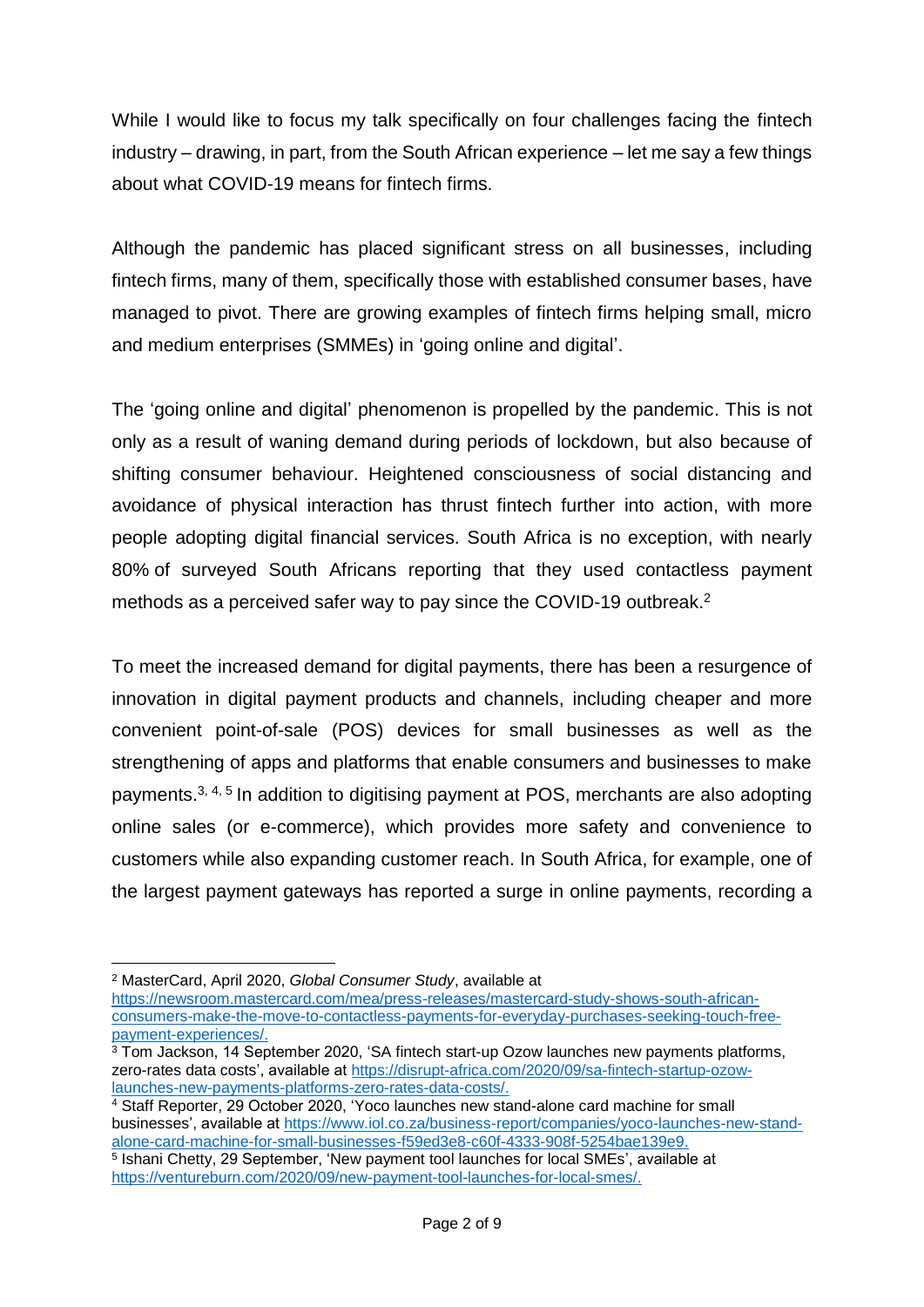year-on-year increase of almost 90% in total new business account registrations since the lockdown began. 6

### **Possible structural challenges facing fintechs**

Allow me to turn our attention to possibly more structural challenges facing fintech firms today.

I have distilled these challenges to the primary challenge of access, and have tagged it as challenges around four R's, namely:

- i. access to *regulators;*
- ii. access to *rule-making;*
- iii. access to *resources;* and
- iv. access to *refined financial services data.*

#### *Access to regulators*

Incumbent firms in financial services have a long history with regulators. By virtue of being regulated, and often highly regulated, incumbents have access to regulators. For these incumbents, when new products or services are conceived, it is often mandatory to ensure engagement with regulators to gain approval for new innovations. This is to assess fit with regulations and compliance frameworks. This required engagement has strengthened further after the 2008 global financial crisis, and especially as technology reshapes how financial services are delivered. New cloud propositions, robo-advice services and even the application of artificial intelligence (AI) often warrant deeper engagements with regulators.

In contrast to incumbents, fintech firms may operate on the regulatory periphery. They often create services different from existing platforms. Cases in point are cryptoassets, initial coin offerings, and Internet finance such as peer-to-peer lending and crowd-funding platforms. Fintechs tend to focus on services close to the front-end and the consumer interface. They are, again, likely to be on the outer periphery of highly

L, <sup>6</sup> PayFast, 27 April 2020, 'PayFast sees spike in new business registrations spurred by COVID-19 lockdown', available at [https://www.payfast.co.za/blog/payfast-sees-spike-in-new-business](https://www.payfast.co.za/blog/payfast-sees-spike-in-new-business-registrations-spurred-by-covid-19-lockdown/)[registrations-spurred-by-covid-19-lockdown/.](https://www.payfast.co.za/blog/payfast-sees-spike-in-new-business-registrations-spurred-by-covid-19-lockdown/)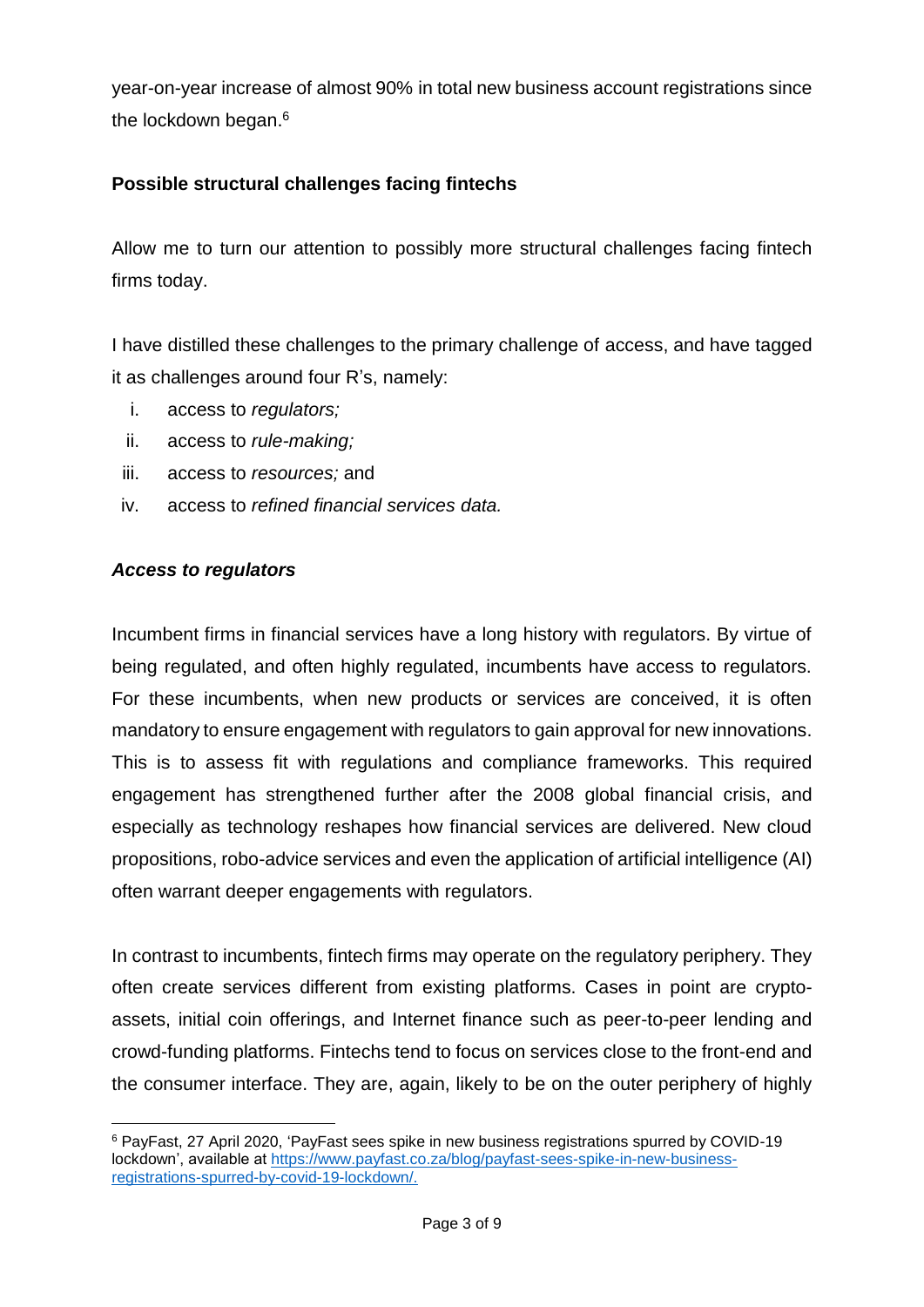regulated value chains such as payment systems. Unlike the core players in clearing and settlement that are highly regulated, fintechs may have 'light touch' or no regulations applied to them.

Based on this, our experience is that fintech firms may often not be in the direct regulatory purview of authorities, and may therefore have less formalised and less frequent meetings with regulators.

The first possible structural challenge, then, is access to regulators.

This is an important challenge to resolve.

Our laws and regulations have historically been crafted for financial services intermediaries, long in the domain. The legal and compliance frameworks may be hard to interpret for fintech firms who may be tech-savvy start-ups with limited compliance know-how or competencies.

Access to regulators, and know-how of which authorities to connect with for particular types of queries, is important. Our regulatory architecture can be complex, with multiple financial services authorities, ranging from prudential and conduct-focused, through credit-related, to financial intelligence-related regulators. Access to this network is important in order to reduce any potential barriers to entry from a legal, regulatory and compliance perspective. This is why we have seen a rapid emergence of innovation centres, hubs and guidance units across the globe: in recognition of the importance of increasing access to regulators, by fintech firms in particular.

### *Access to rule-making*

Rule-making in financial services can be complex. The 'rules of the game' can be embedded in legislation and regulations, and through related instruments such as directives, position papers and standards.

A good example of this complexity can be seen in the regulation of payment systems. Often, primary regulations set the conditions or criteria based on which stakeholders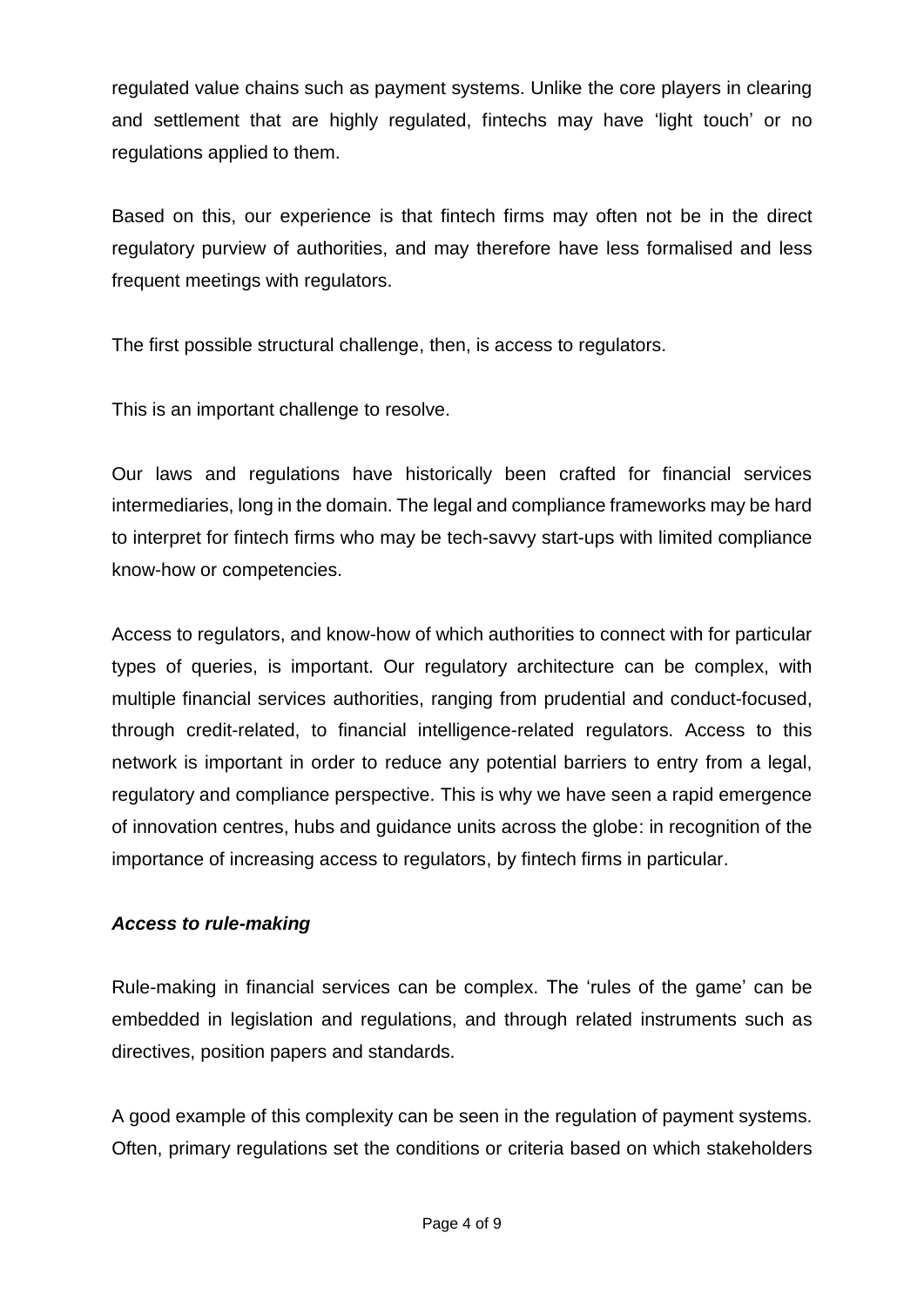can have access to clearing and settlement systems. Such primary regulations position the overarching principles and objectives of providing legal certainty, deepening financial inclusion, and ensuring the general safety and efficiency of payment systems.

However, at a 'lower level', rules related to how payment schemes operate are equally important in setting specific conditions or criteria related to a payment system. As an example: direct credit systems will define clearing time-frames, and debit systems will define charge-back rules or conditions. These types of rules are often called the 'rule books' in jurisdictions like Canada and the United Kingdom (UK). There are 'rule books' publically available for schemes such as the Single European Payments Area (SEPA) Credits in Europe or, in the UK, the Faster Payments Scheme.

In South Africa, we have found that, due to legacy reasons, some of the rule-making processes, especially in the payment system space, have traditionally been the domain of incumbents. Based on some of the cases reviewed, our sense is that broader input into the rule-making processes by those impacted across the value chain would benefit from obtaining a variety of competing perspectives. The voice of fintech firms in this process is important. This kind of ever-increasing access to influence rulemaking is vital to ensuring that the best policy and regulatory stances are adopted.

Even more importantly, the 'rules of the game' must not create barriers to growth for fintechs. We have identified a few scenarios where this may be the case. Authorities have to ensure that the approach to, and governance of such processes, is transparent and robust.

### *Access to resources*

Two significant resource challenges facing fintechs are access to capital and access to skills sets.

Unlike incumbents who generally have reasonable access to finance, fintech firms and specifically fintech SMMEs may experience significant additional challenges accessing finance. While consumer credit is likely well-served in South Africa, SMMEs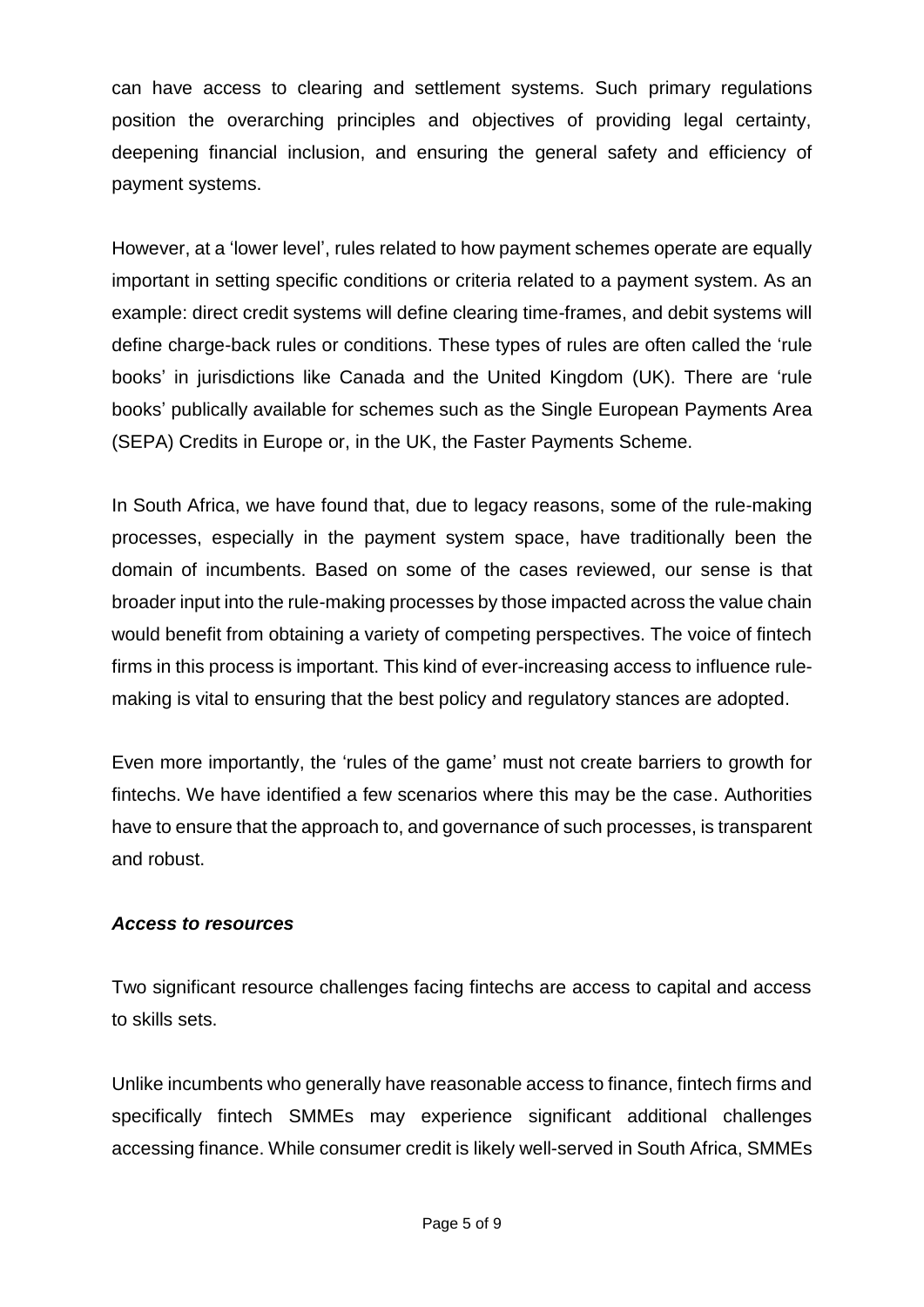continue to struggle to access critical funding to sustain themselves and even grow. This is despite the significant contribution that these businesses make to gross domestic product (GDP) and employment.

The inability of SMMEs to raise funds is caused by a number of demand- and supplyside factors, such as the lack of financial records and the inability of lenders to tailor their loan terms to match the business needs. According to a 2019 report by one of the large banks in South Africa, few fintechs manage to secure start-up capital, with the general sentiment indicating that funding seems to be readily, but not openly, available. More broadly speaking, SMMEs also operate in a mostly informal, invisible and cash-based economy. Addressing this challenge is related to the broader need to digitise these businesses and ensure that they are included in the digital economy.

Turning our attention to the importance of access to skills: although much emphasis is placed on the technologies in the fintech domain, it is the people, the skills and the talent that create the innovation and propel the change. This is evidenced across the fintech value chain: from the data scientists who unearth customer behaviour patterns, needs and 'pain points', through the software developers and engineers who develop the solutions, to the business heads who craft growth strategies based on an emerging technology.

However, similarly to most countries, particularly developing countries, South Africa has a shortage of technical skills. The 2019 *South African Information, Technology and Communication (ICT) <sup>7</sup> Skills Survey* found that the Fourth Industrial Revolution (4IR) has not had a significant impact on the South African ICT skills landscape yet. According to the report, the skills associated with the current set of emerging technologies – such as AI, the Internet of Things, blockchain, automation, data science and programming  $-$  were the scarcest. $8$  This leads to a race for talented and skilled individuals such as data scientists, programmers, software developers and design thinkers. The challenge, of course, is not specific to fintech firms; it also affects us as regulators. However, based on our discussions with fintech firms, the race for acquiring such skills sets is pronounced for fintechs, especially if they are still in their

L,

<sup>7</sup> Information and Communication Technology

<sup>8</sup> Johannesburg Centre for Software Engineering (JCSE) (Wits University) and the Institute of Information Technology Professionals South Africa (IITPSA), 2019, *South African ICT Skills Survey*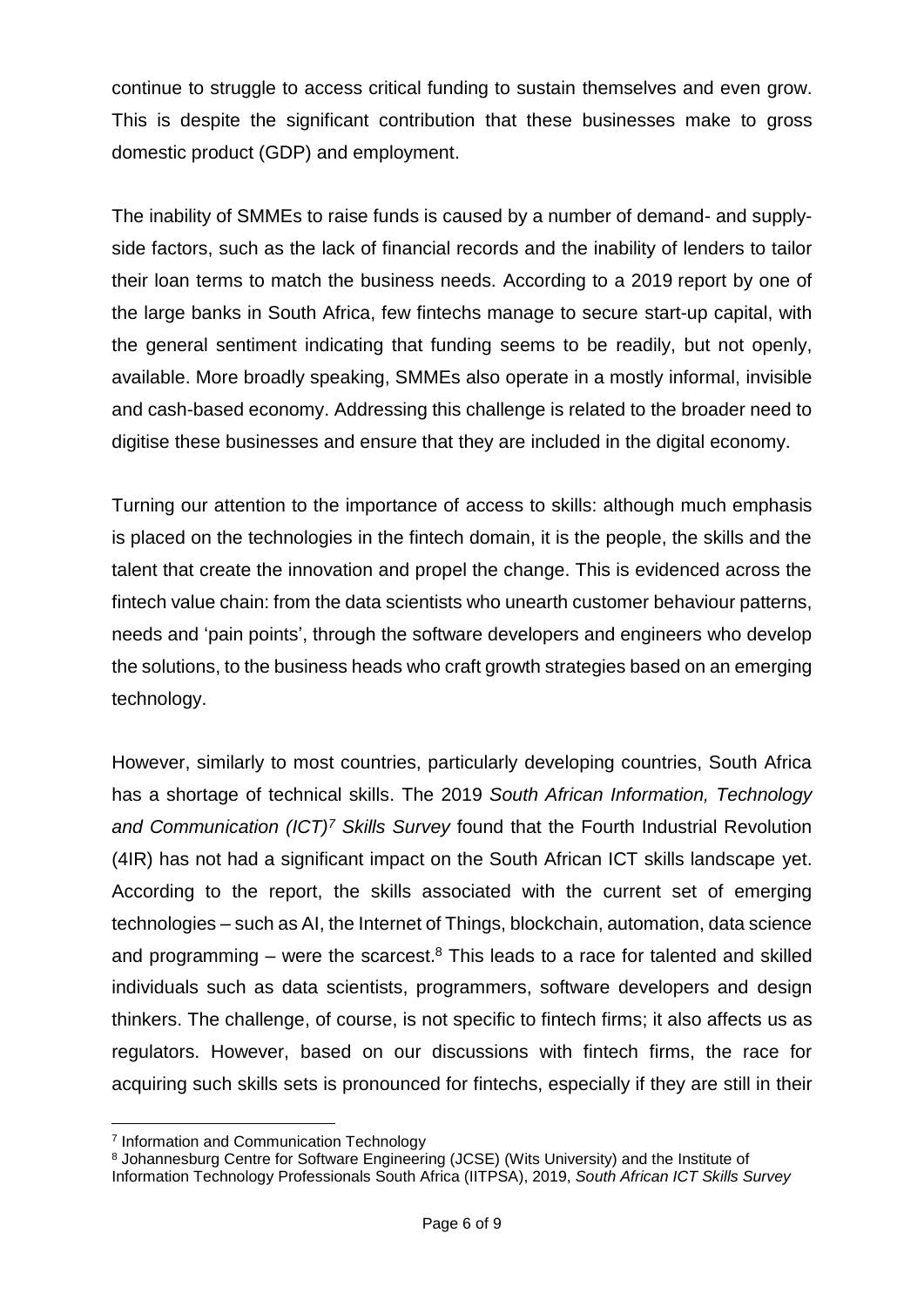early phases of development and/or maturity. It is less so for big-tech firms with wellestablished markets.

### *Access to refined financial services data*

Finally, we turn to the importance of data, specifically refined and granular data.

It has become cliché to say that 'data is the new oil of the economy'. As the digital economy continues to be embedded through the use of mobile devices, the use of social media platforms, and generally increasing activities over the Internet and online commercial platforms, we will increasingly create and leave behind 'digital bread crumbs' of unprecedented volumes. Never before have we seen such volumes of data. And for the first time in human history, we also now have evolving tools and techniques at our disposal through cloud-computing, AI and machine-learning methods to handle such volumes of data.

However, in this new digital economy, the availability of, and access to, data related to, for example, transactional payments or specific customer behaviour, has become a key competitive driver. Access to both structured and especially unstructured data can provide significant competitive advantages to those who own it. Fintechs in particular are exploring the use of Big Data to produce new services such as product comparisons and tailored solutions based on consumer-specific data. While Big Data presents new opportunities, the scope of available data, and how to govern access to that data, poses new challenges for the financial services industry and regulatory authorities around the world.

As a result of the above, access to refined data is a key issue that regulatory authorities have to deal with. Examples of addressing it through Open Banking and Open Finance efforts are increasing in many jurisdictions.

For South Africa, it is important to land on the policy imperatives for such efforts. There are a number of open questions for authorities. These include (but are not limited to):

• Should incumbents be required to share their data with fintechs?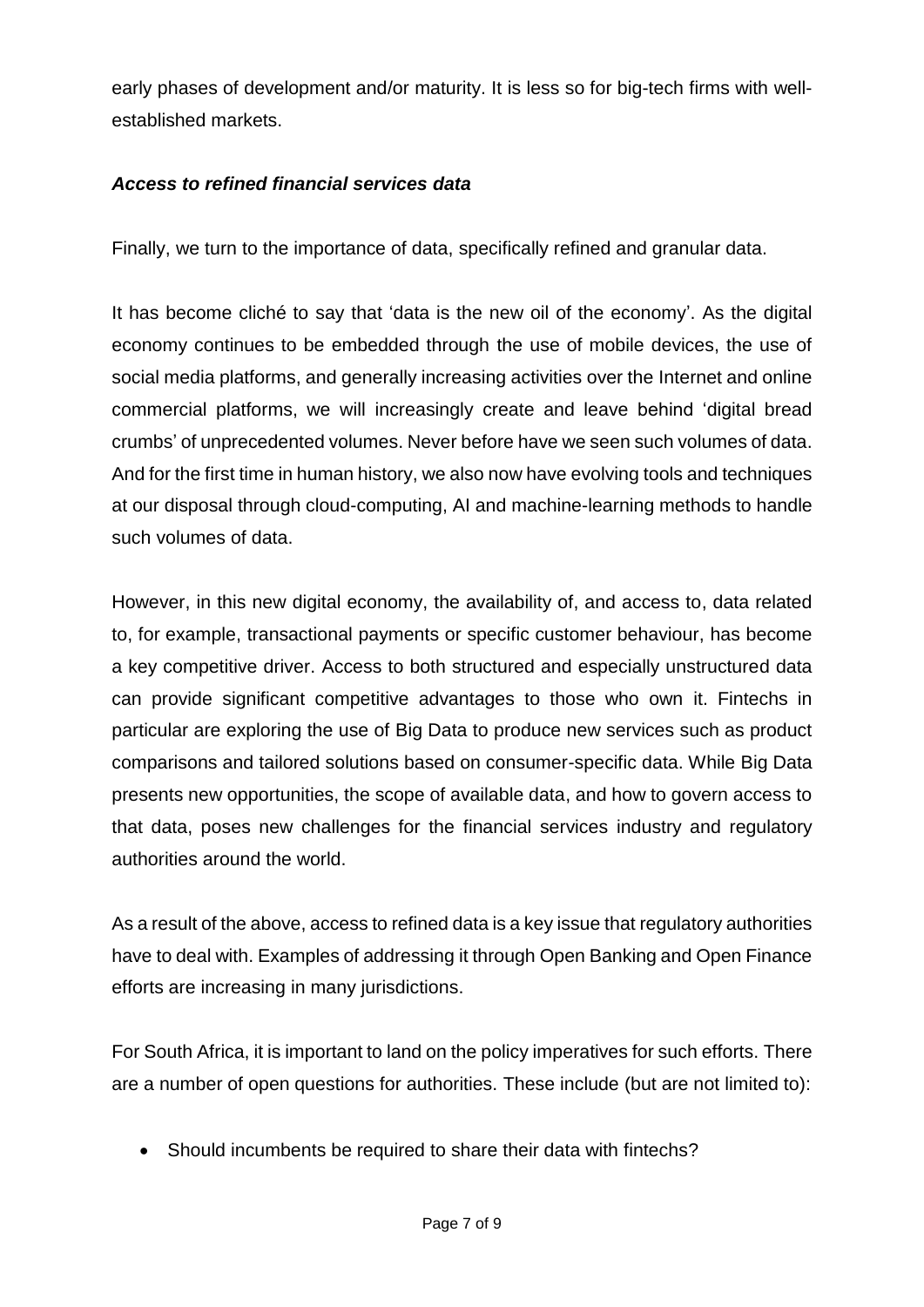- Should the standards for sharing data be developed by the regulators or by the market?
- How is customer data protection being ensured, and what commercial arrangements might arise from owning that data?
- When dealing with such large data sets, what measures are in place to detect, respond to and recover from cyberattacks?

Addressing these and other open questions is important in moving the fintech dial forward.

In South Africa, numerous fintech firms applied for our Regulatory Sandbox process to trial new Open Banking models. To make progress within this space, we require incumbents and fintech firms to work together to shape our policy thinking and policy stances. Any unaddressed solutions will possibly continue to see fintech firms using methods that may pose an increased operational risk. The solutions of open Application Programming Interfaces (APIs) are therefore pressing. The industry should actively engage with fintech firms on this long-standing matter. We also need to learn from jurisdictions that have already traversed this path, and modestly take from their emerging lessons.

# **Conclusion**

Allow me to conclude.

The South African regulators recognise the role they can play in addressing these access challenges. The IFWG aims to demystify the regulatory landscape, provide space for safe experimentation, and actively advance innovation. We do this through the Innovation Hub, launched earlier this year, and its three facilitators: the Regulatory Guidance Unit, the Regulatory Sandbox and the Innovation Accelerator.